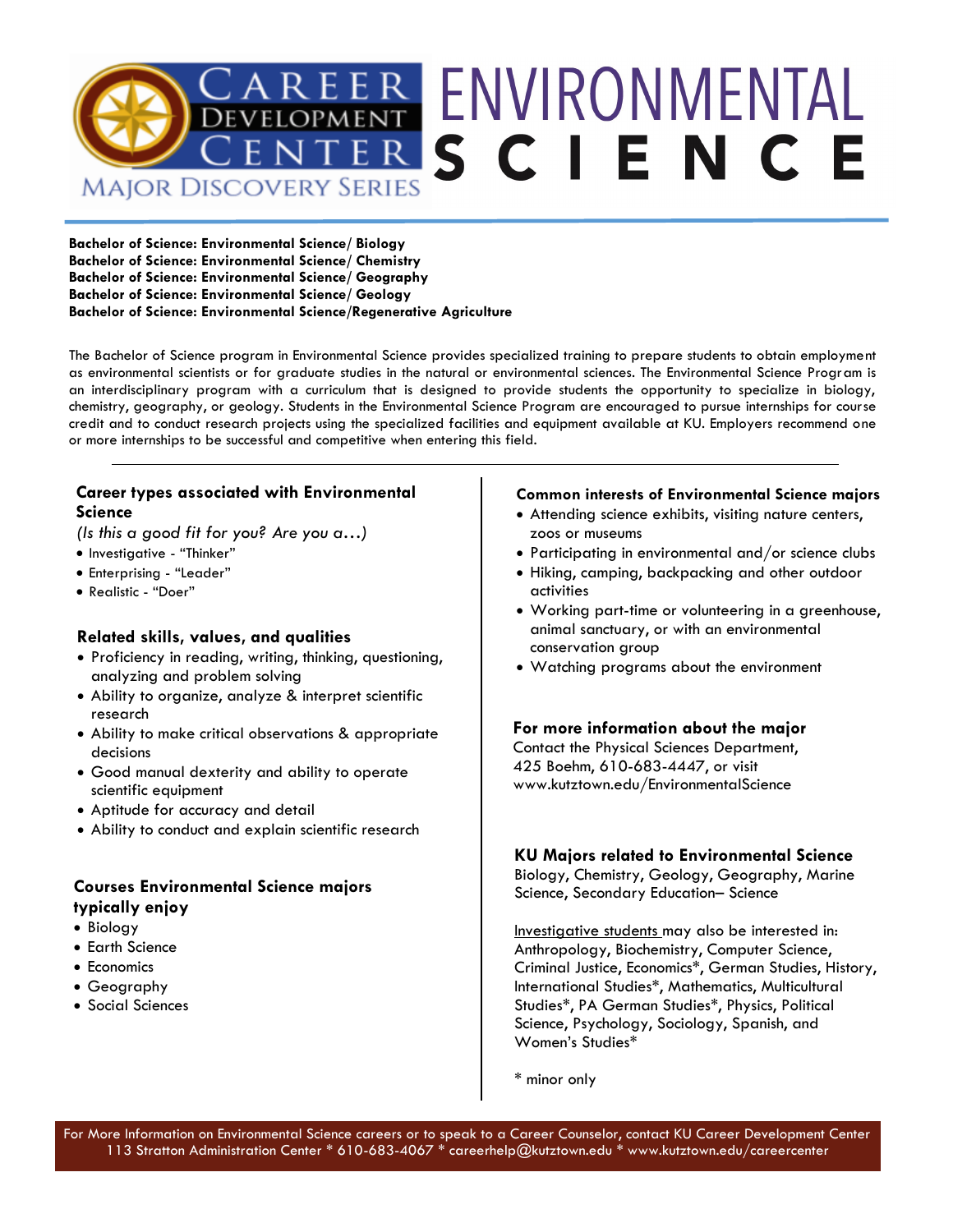# **FOUR STEPS TO SUCCESS**

EXPLORE >DISCOVER >EXPERIENCE >IMPLEMENT

## 1<sup>ST</sup> YEAR

- 2<sup>ND</sup> YEAR
- Enroll in the Career Exploration Certificate.
- Attend info sessions to learn about career development and personal branding.
- Take a career assessment to identify and confirm interests.
- Get involved in campus clubs and organizations.
- Develop basic workplace skills through jobs or volunteer work.
- Talk with professors, family, and friends about career ideas.
- Conduct informational interviews with professionals working in fields of interest.
- Develop a relationship with your professors and faculty advisor.
- Meet with CDC career coach.
- Attend info sessions to learn about resume writing, and externships.
- Confirm your choice of major and consider options for double major or minor.
- Research careers of interest.
- Complete a job shadowing (externship) experience.
- Seek meaningful employment or volunteer work in a field related to your major.
- Explore options for undergraduate research and study abroad.
- Write a resume and have it reviewed by the CDC.
- Manage your online presence.
- $3<sup>RD</sup>$ YFAR
- Enroll in the Career Success Certificate.
- Complete an internship and/or undergraduate research.
- Attend info sessions about internships, interviewing, job search strategies, and grad school.
- Build a LinkedIn profile and continue to monitor your online presence.
- Complete a mock interview.
- Build skills through research projects, part-time employment, and volunteer work.
- Participate in employment panels, site visits & networking programs.
- Attend internship & job fairs.
- Take on a leadership role in a student organization or work.
- Consider graduate school options and prepare for

## 4TH YEAR

- Attend your Senior Kick-off and other info sessions to prepare for job search/grad school.
- Update your resume and LinkedIn profile.
- Create cover letter drafts.
- Gain experience through internships and/or undergraduate research.
- Secure references for job/grad school applications.
- Create your "30 second" commercial/elevator pitch.
- Meet with CDC to develop job search strategies.
- Research employers.
- Network with professionals through events and social media.
- Join a professional organization in your discipline.
- Attend the senior etiquette luncheon or dinner.
- Participate in job fairs and on-campus interviewing.

## **Sample Career Titles**

Environmental Science majors can be found working in a wide variety of career fields. Here are just some career titles that may be of interest. Please note that some jobs may require further education and training. To learn more about these careers, visit http://online.onetcenter.org or www.bls.gov/oco.

- Agricultural Scientist
- Agricultural Technician
- Air And Water Quality Manager
- Air Pollution Analyst
- Biochemist
- Biologist
- Biomedical Engineer
- Biotechnologist
- Chemical Technician
- Chemist
- City Planner
- Civil Engineer
- Conservation Agent
- Conservation Systems Analyst
- Consumer Safety Inspector
- Earth Scientist
- Ecologist
- Engineering Technician
- Environmental Analyst
- Environmental Consultant
- Environmental Educator
- Environmental Engineer
- Environmental Planner
- Environmental Health Specialist
- Environmental Lawyer
- Environmental Lobbyist
- EPA Inspector
- EPA Statistician
- Fisheries Conservationist
- Forest Ranger
- Forester
- Fund Raiser
- Geographer
- Geologist
- Geophysicist
- Hazardous Waste Manager
- Hydrologist
- Industrial Hygienist
- Journalist, Author, Photographer
- Management Consultant
- Meteorologist
- Microbiologist
- Natural Resource Specialist
- Natural Resources Conservationist
- Occupational Safety Specialist
- Ocean Technician
- Oceanographer
- Outdoor Trip Leader
- Park Ranger
- Pharmacy Technician
- Project Manager

• Seismologist

• Teacher

• Public Health Veterinarian

• Soil Conservation Technician

• Urban And Regional Planner • Water/Wastewater Plant Operator • Wildlife Manager/Zoologist

• Range Manager • Resource Economist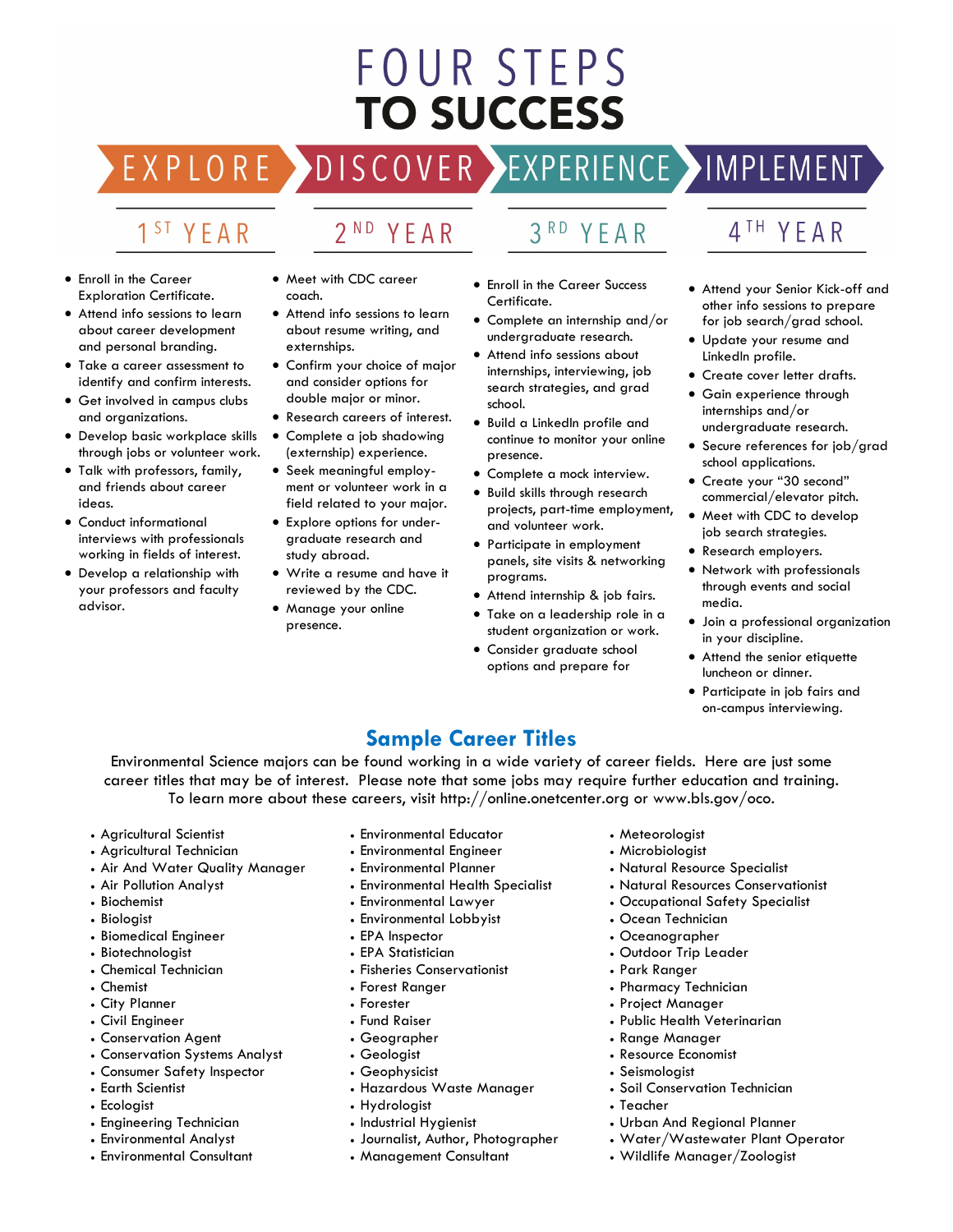## **Common Internship Sites and Employers**

Environmental Science majors often find internships and employment in the following fields/industries.

- Book/Journal Publishers
- Business and Industry
- College/Universities
- Environmental Consulting Firms
- Laboratories
- Non-Profit Organizations
- Park Systems/Nature Preserves
- Pharmaceutical Companies
- State/Federal Government

 Handshake is the primary online resource **i** handshake for preparing and connecting students and alumni with employers. **www.kutztown.edu/handshake**

## **Useful Websites for Environmental Science Majors**

Whether you are researching related career fields, applying for internships or jobs, or planning to join a professional association, these websites are for you!

### **Industry/Employment Information**

Earth Magazine www.agiweb.org

Environmental Protection Agency www.epa.gov

Careers in Federal Government www.makingthedifference.org

Natural Resources Job Search www.cyber-sierra.com/nrjobs

Science Careers http://sciencecareers.sciencemag.org

Student Conservation Association, Inc. www.thesca.org

#### **Job/Internship Search Sites**

Federal Careers www.usajobs.gov

EcoEmploy www.environmentalcareer.com

EnviroLink www.envirolink.org

Environmental Careers World Job Bank www.environmentaljobs.com

New Scientist Jobs www.newscientistjobs.com

Solar Jobs www.letsgosolar.com

LinkedIn Jobs www.linkedin.com/jobs

### **Professional Associations**

American Water Resources Association www.awra.org

Association for Environmental Studies and Sciences https://aessonline.org

Ecological Society of America www.esa.org

North American Association for Environmental Education www.naaee.org

National Environmental Health Association www.neha.org

National Association of Environmental Professionals www.naep.org

National Recreation & Park Association www.nrpa.org

#### **Related Area Employers**

Alliance for Sustainable Communities - Lehigh Valley, Appalachian Trail Conservancy, Barry Isett & Associates, Inc., Berks Nature, Bowman's Hill Wildflower Preserve, City of Reading Public Works/Sustainability & Solid Waste, City of Philadelphia, East Penn Manufacturing, Gateway National Recreation Area, Giorgi Companies, Hawk Mountain Sanctuary, Heritage Conservancy, Hopewell National Park, Lehigh Gap Nature Center, Lehigh Valley Zoo, Longwood Gardens, Monroe County Conservation District, PACE Environmental, Pennsylvania Department of Conservation and Natural Resources, Pennsylvania Department of Environmental Protection, Philadelphia Zoo, Rodale Institute, Suburban Testing Labs , U.S. Army Corps of Engineers Blue Marsh Lake, Valley Forge National Park, Wildlands Conservancy